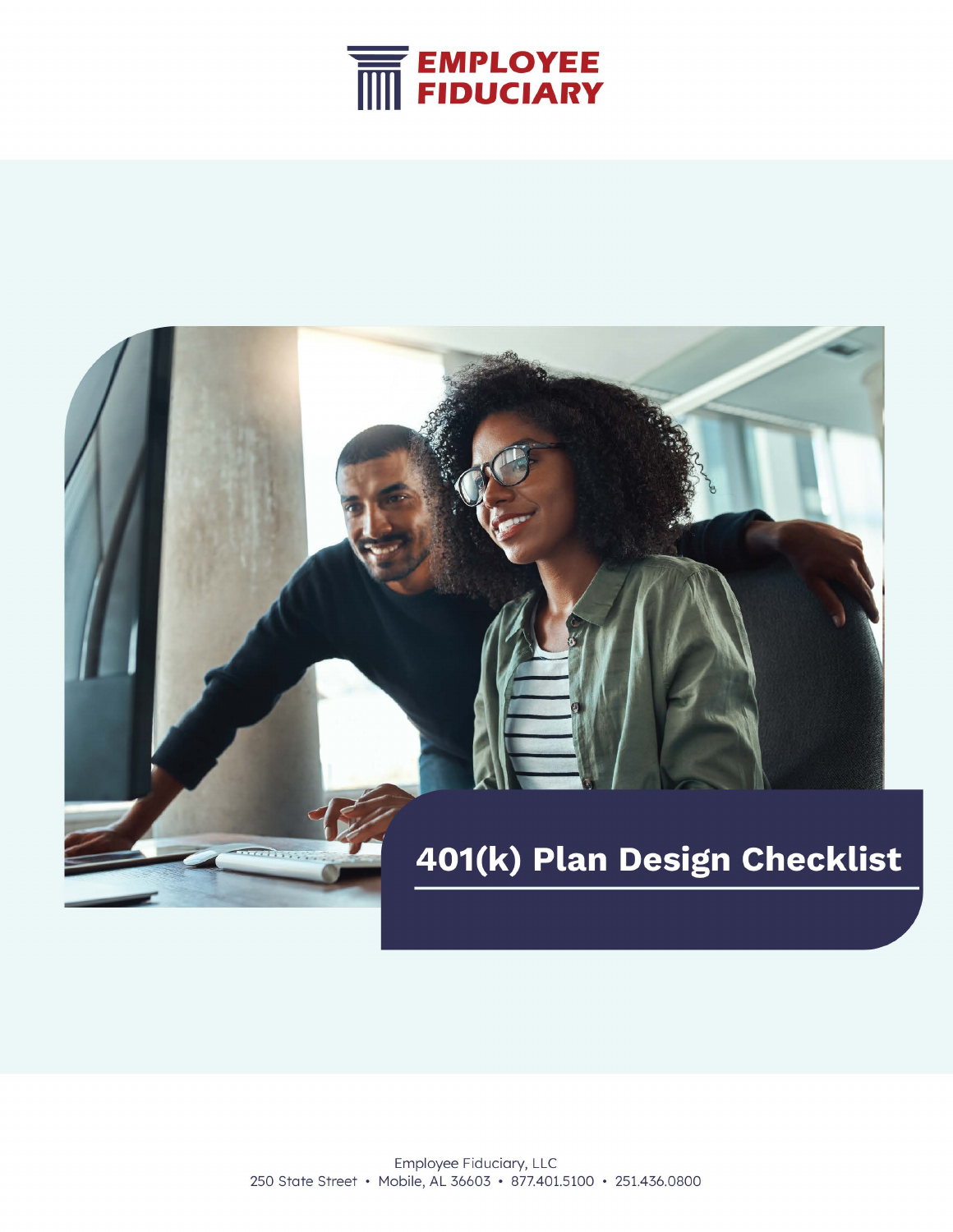# **Summary**

Are you thinking of offering a 401(k) plan to your employees? If you're just getting started, you may be overwhelmed by all of the plan design options and trying to understand the best fit for your firm. Simply typing "401(k) plan design" in a Google search can be very daunting. That's where this checklist comes in. After reading through our checklist, you should be able to do the following:

- 1. Understand the different sections of a legal 401(k) plan document;
- 2.What to consider for plan design in each section and what each of your options are;
- 3. Have a better understanding of your preferred plan design before engaging with a 401(k) provider.

There is no such thing as "one size fits all" 401(k) retirement plan. Good 401(k) plan design matches plan specifications to employer goals and employee demographics. Employer goals for a retirement plan can vary greatly. Some employers may want to maximize owner contributions at the lowest overall cost while others want to incentivize employee participation in their plan.

Regardless of your goals, it's important to understand that all 401(k) plans are required to operate according to the terms of a written plan document. During the plan design process, you will select the terms for your plan document. This checklist highlights the major terms you will choose for your plan document during the plan design process.

### BEFORE YOU START

Before you start this checklist, we recommend that you first confirm whether or not your company is part of a Controlled Group (CG) or Affiliated Service Group (ASG). Under the law, a CG or ASG is considered a single employer for 401(k) "coverage testing" purposes. To pass coverage testing, a 401(k) plan is often required to cover all employees of a CG or ASG. A 401(k) plan may be disqualified for failing coverage testing in any year.

Do not fail coverage testing because you do not know your company's CG or ASG status. If you have trouble making a CG or ASG determination, consult your 401(k) provider or legal counsel.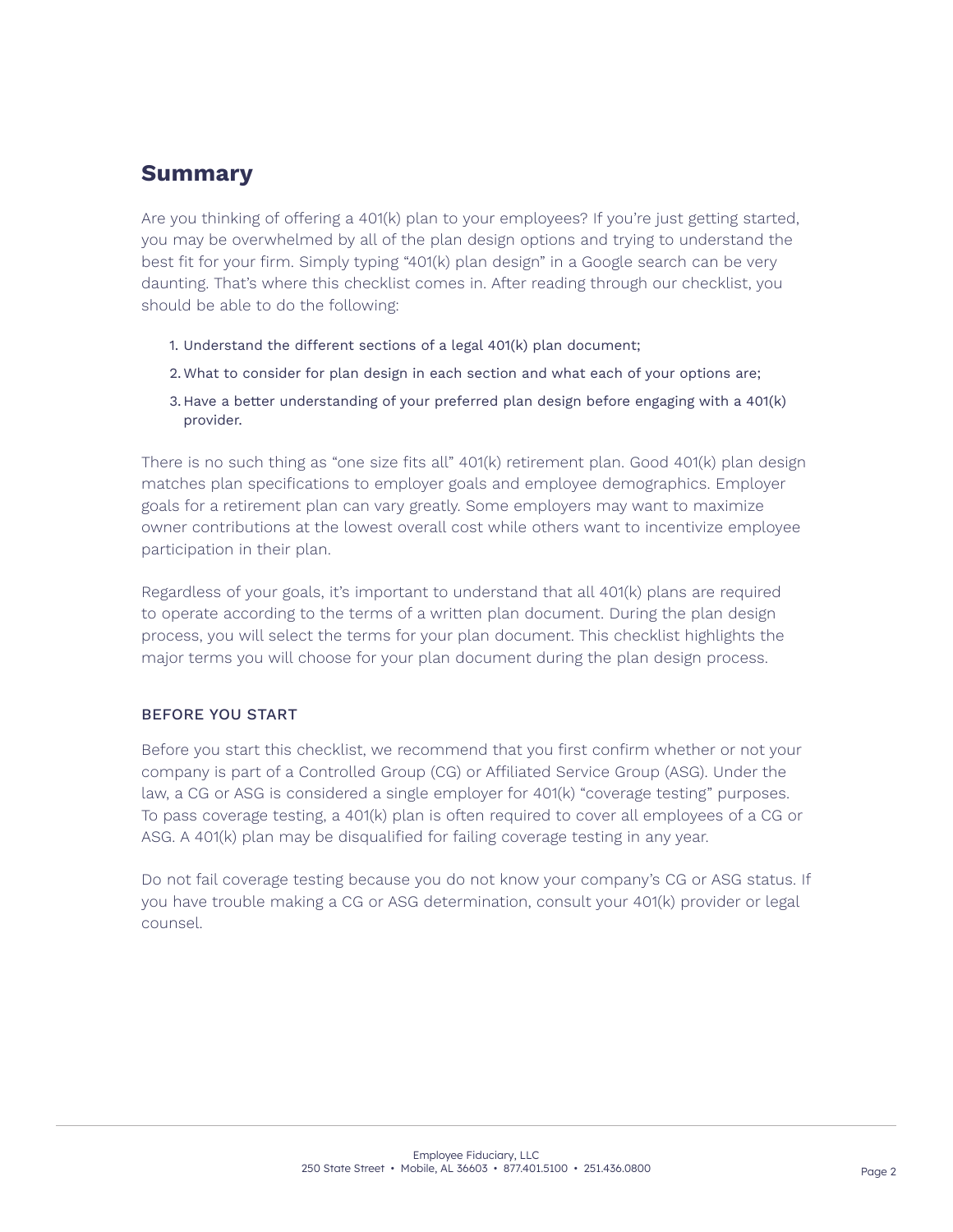# **A. General Information**

Plan type and plan features are elected in this section. A 401(k)/profit sharing plan can be sponsored by private or tax-exempt organizations. A 403(b) plan can be sponsored by taxexempt or public education organizations. A 457(b) plan can be sponsored by tax-exempt or certain government organizations.

If a plan feature is selected here, the applicable section of the Plan Specifications Form must also be completed. For example, if safe harbor is elected, the safe harbor section of the Plan Specifications Form must also be completed.

Plan Effective Date: \_\_\_\_\_\_\_\_\_\_\_\_\_\_\_\_ Plan Year-End:

*Plan Effective Date will affect plan compensation for the 1st plan year. For example: if a calendar year plan selects a January 1, 2015 effective date, contributions will be calculated based on full 2015 compensation. If a mid-year date is elected, contributions will be based on pro-rated compensation.*

# **B. Eligibility**

Employers may allow new employees to enter the plan immediate or hire and wait to set minimum age requirements. Employers may also limit plan entry dates to monthly, quarterly, or semiannual windows. Generally, employers with transient work force favor more restrictive eligibility requirements.

The law permits you to exclude union and nonresident alien employees from your plan without issue. You can exclude other classes of employees, but only if these classes do not exceed 30% of your workforce.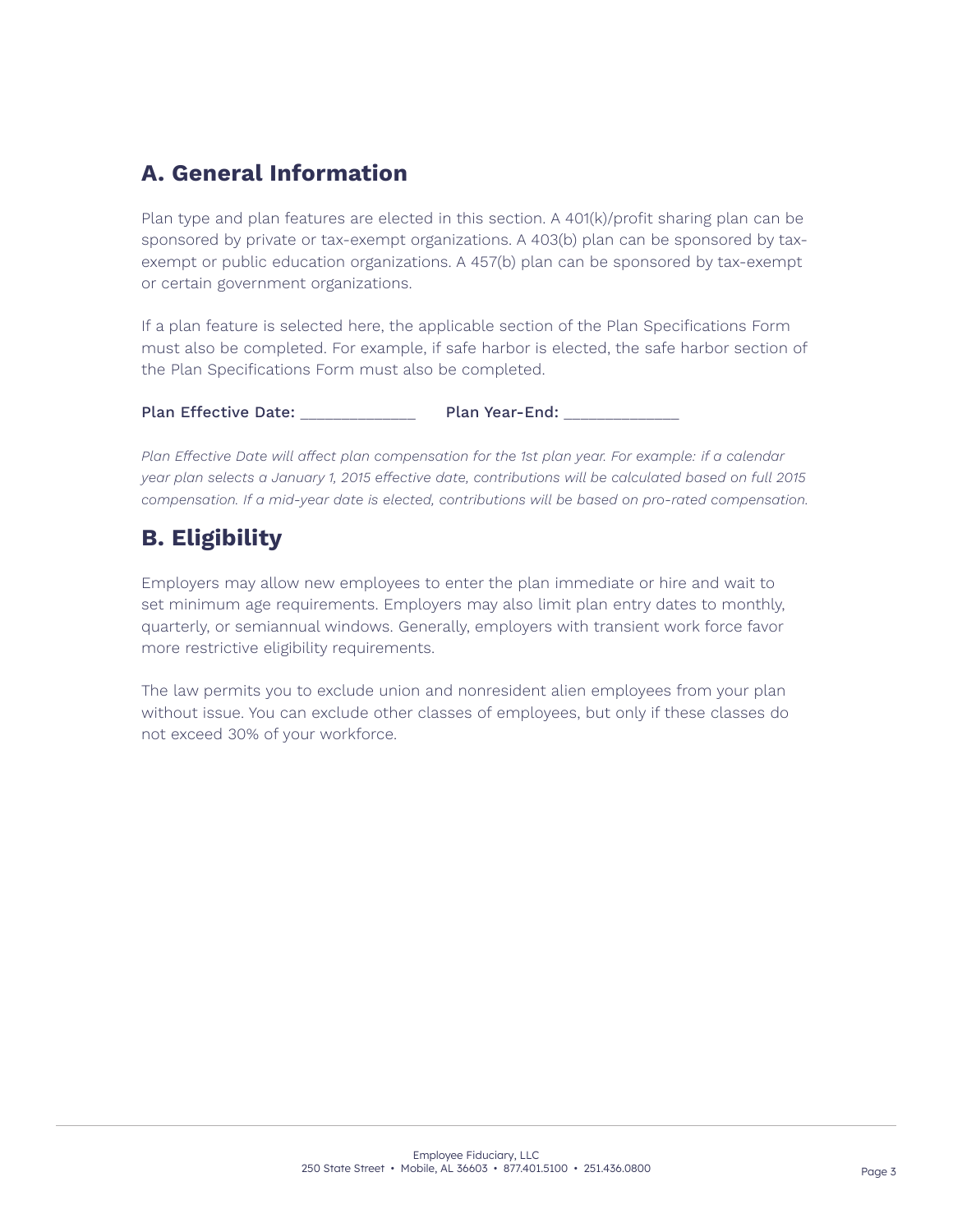# **B. Eligibility** *(continued)*

| SERVICE REQUIREMENT: 401(k)/Safe Harbor |   | Match  | Profit Sharing |
|-----------------------------------------|---|--------|----------------|
| One Year of Service                     |   | П      |                |
| None                                    |   | П      |                |
| Other: ___________________              |   | $\Box$ | $\Box$         |
| <b>AGE REQUIREMENT:</b>                 |   |        |                |
| Age 21                                  | П | $\Box$ | П              |
| None                                    |   | П      |                |
|                                         |   | П      | П              |
| <b>ENTRY DATES:</b>                     |   |        |                |
| Semi-annual                             |   | П      |                |
| Quarterly                               |   | П      |                |
| Monthly                                 | П | П      | П              |
| Immediate                               |   | П      | П              |
| Other: _____________                    |   | П      |                |

### Will plan waive above-selected eligibility provisions for ALL employees employed on a particular date?

No Yes

If Yes, enter special effective date: \_\_\_\_\_\_\_\_\_\_\_\_\_\_\_\_\_\_\_\_\_

### Will an employee have to work 1,000 hours in order to be credited with one year of eligibility service?

 $\Box$  No  $\Box$  Yes

### Excluded Employees:

 $\Box$  None  $\Box$  Union Employees  $\Box$  Nonresident Aliens

Leased Employees Other: \_\_\_\_\_\_\_\_\_\_\_\_\_\_\_\_\_\_\_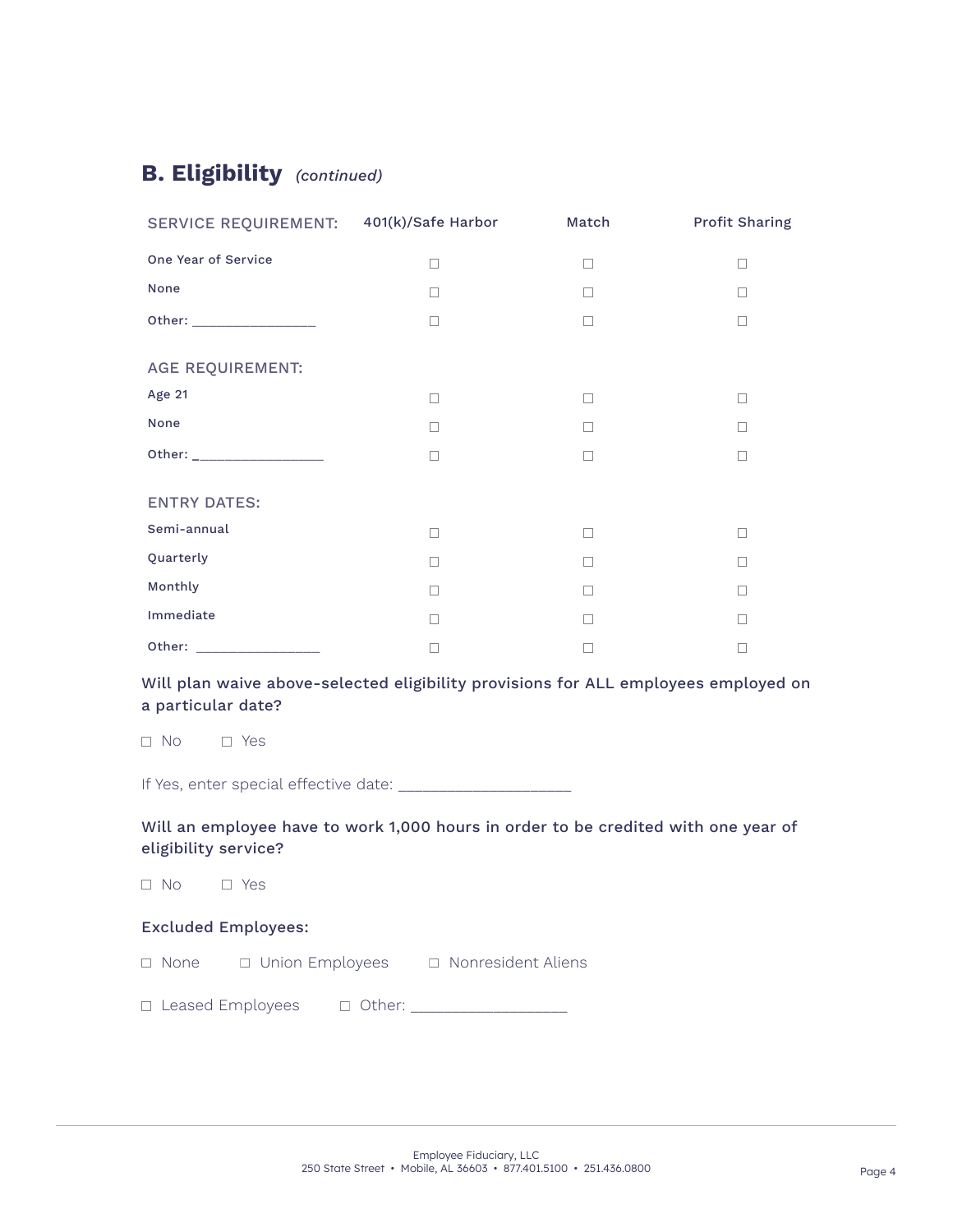# **C. Compensation**

The law permits you to exclude certain types of compensation for plan purposes without issue, including compensation earned prior to plan entry and fringe benefits. You can exclude other types of compensation *(bonuses, overtime, etc., but these exclusions will subject the compensation definition to special annual testing. Additional fees apply)*.

### Plan compensation shall mean wages and other payments for which the employer must file a Form W-2, except:

 $\Box$  Fringe Benefits  $\Box$  Post-Severance (1)  $\Box$  Other (2)

*(1) "Post-severance" compensation is unused sick, vacation, or other leave paid within the 2½ months following date of termination.*

*(2) Safe harbor 401(k) plans and plans containing an "integrated" profit sharing formula cannot elect this option. Other plans may be subject to special "IRC 414(s)" testing annually to test plan compensation definition for nondiscrimination (additional fees apply).*

### **For an employee's first year of participation, this compensation shall be recognized from:**

 $\Box$  The first day of the plan year  $\Box$  The day the employee is eligible to enter the plan

# **D. Employee Contributions**

401(k) deferrals are pre-tax contributions made to a plan at the election of an employee, in lieu of receiving such amounts as cash compensation. Roth deferrals are similar to 401(k) deferrals, only they are contributed by employees on an after-tax basis.

An automatic enrollment feature allows an employer to enroll employees in a 401(k) plan without the employees' affirmative election, as long as the employees have the right to "opt out" of contributing or change the amount of automatic deferral. Adding an automatic enrollment feature to a 401(k) plan generally increases the level of employee participation in the plan.

A Qualified Automatic Contribution Arrangement (QACA) is a special type of automatic enrollment feature that also satisfies safe harbor contribution requirements (see Safe [Harbor Contributions\).](#page-6-0)

401(k) Deferral limit is \_\_\_\_\_\_% of included compensation. If percentage is not indicated, 401(k) deferrals will be limited by the IRS limitations only. Limits also applies to Roth Deferrals (if applicable).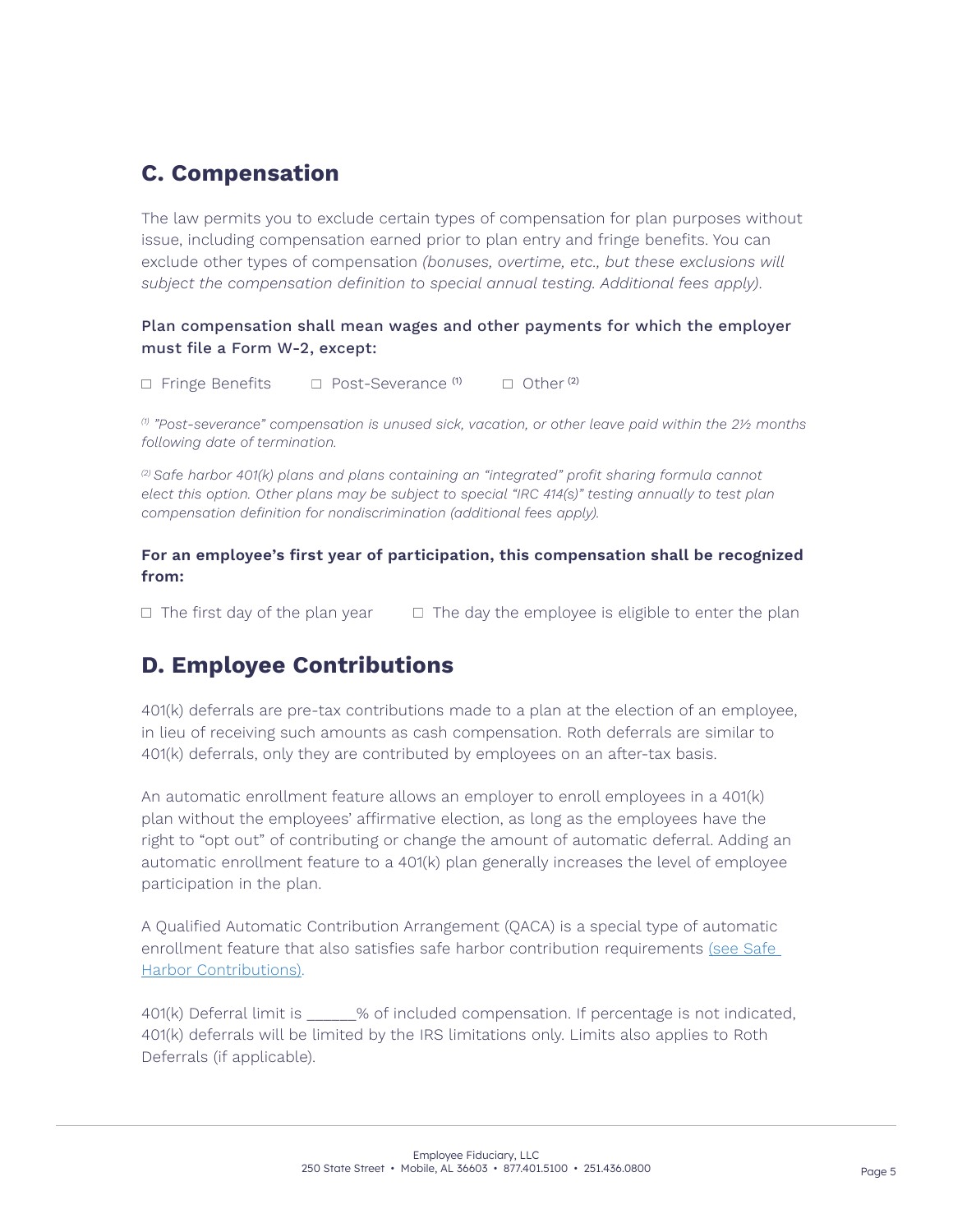# **D. Employee Contributions** *(continued)*

An employee may start or modify a 401(k) deferral election on the following frequency:

| $\Box$ Per Payroll | $\Box$ Monthly                                                | $\Box$ Quarterly | $\Box$ Semi-annually  |                                    |     |
|--------------------|---------------------------------------------------------------|------------------|-----------------------|------------------------------------|-----|
|                    | Will plan provide for automatic enrollment?                   |                  |                       | $\Box$ No, if no skip to section E | Yes |
|                    | Automatic enrollment default percentage: ______% (minimum 3%) |                  |                       |                                    |     |
|                    | Is feature to qualify as a QACA?                              | No.              | Yes                   |                                    |     |
|                    | What is default escalation schedule:                          |                  |                       |                                    |     |
|                    | What is vesting schedule?                                     |                  | $\Box$ 100% immediate | $\Box$ 2-year cliff                |     |

# **E. Safe Harbor Contributions**

A safe harbor 401(k) plan is a type of 401(k) that automatically satisfies ADP/ACP testing requirements. A safe harbor 401(k) plan will also automatically satisfy top heavy minimum contribution requirements for a year in which the only contributions made to the plan are elective deferrals (pre-tax or Roth) and safe harbor contributions (i.e., no profit sharing contributions).

### Eligible safe harbor contributions include:

- 1. 4% matching contribution
- 2. 3.5% matching contribution (QACA safe harbor plans only see Employee Contributions section)
- 3. 3% non-elective contribution

These contributions are non-discretionary (required) contributions. They must be subject to 100% vesting and not be subject to any allocation conditions.

 $\Box$  Effective date of safe harbor feature:

- □ Plan Effective Date
- $\Box$  Date  $\Box$

*Safe harbor effective date will affect plan compensation for the 1st plan year. For example: if a calendar year plan selects a January 1, 2012 effective date, safe harbor contributions will be calculated based on full 2012 compensation. If a mid-year date is elected, safe harbor contributions will be based on pro-rated compensation.*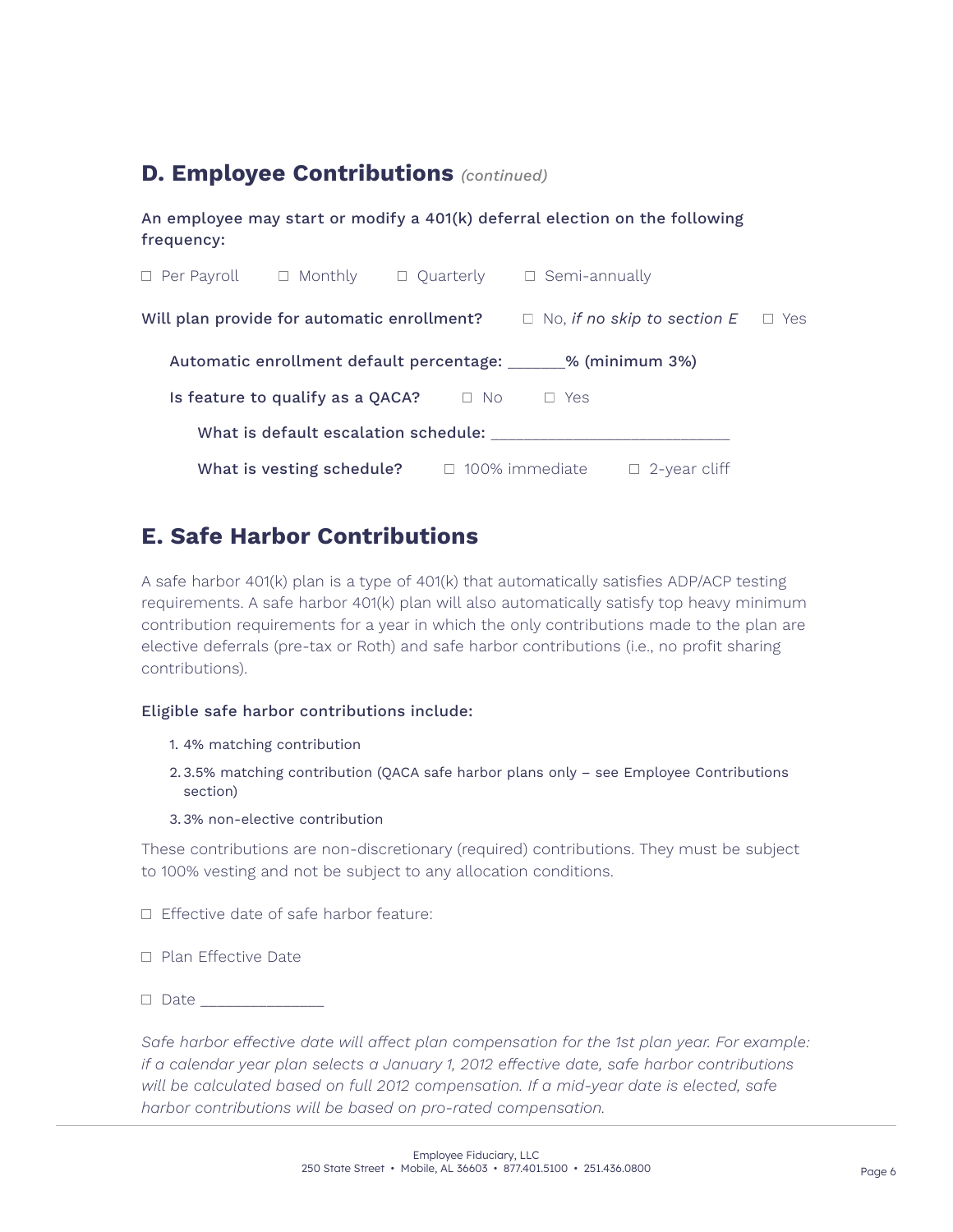# <span id="page-6-0"></span>**E. Safe Harbor Contributions** *(continued)*

### Choose one of the two safe harbor contribution options below:

 $\Box$  Safe Harbor Matching Contribution—choose only one of the three following options:

 $\Box$  Basic formula: 100% of applicable contributions up to the first 3% of Compensation, plus 50% of applicable contributions up to the next 2% of Compensation

□ Enhanced Formula: \_\_\_\_\_% of applicable contributions up to \_\_\_\_\_% of Compensation

 $\Box$  QACA formula: 100% of applicable contributions up to the first 1% of Compensation, plus 50% of applicable contributions up to the next 5% of Compensation (QACA plans only)

### The Safe Harbor matching contribution formula elected above is applied separately for each:

 $\Box$  Per Payroll  $\Box$  Monthly  $\Box$  Ouarterly  $\Box$  Annually

□ Safe Harbor Non-Elective Contribution

\_\_\_\_\_\_\_\_% (no less than 3%) of included compensation

# **F. Matching Contributions**

The plan may provide for a matching contribution based on the elective deferrals made by participants. The matching formula also may be discretionary, so that the employer will determine each year what the rate of match should be.

The following factors might be taken into consideration in designing a matching contribution formula: (1) whether the employer wants discretion in setting the amount each year, (2) whether the formula should be tiered (i.e., a different rate of match for different levels of elective deferrals), and (3) whether the amount of the match should be capped to a specific percentage of compensation or a specific dollar amount.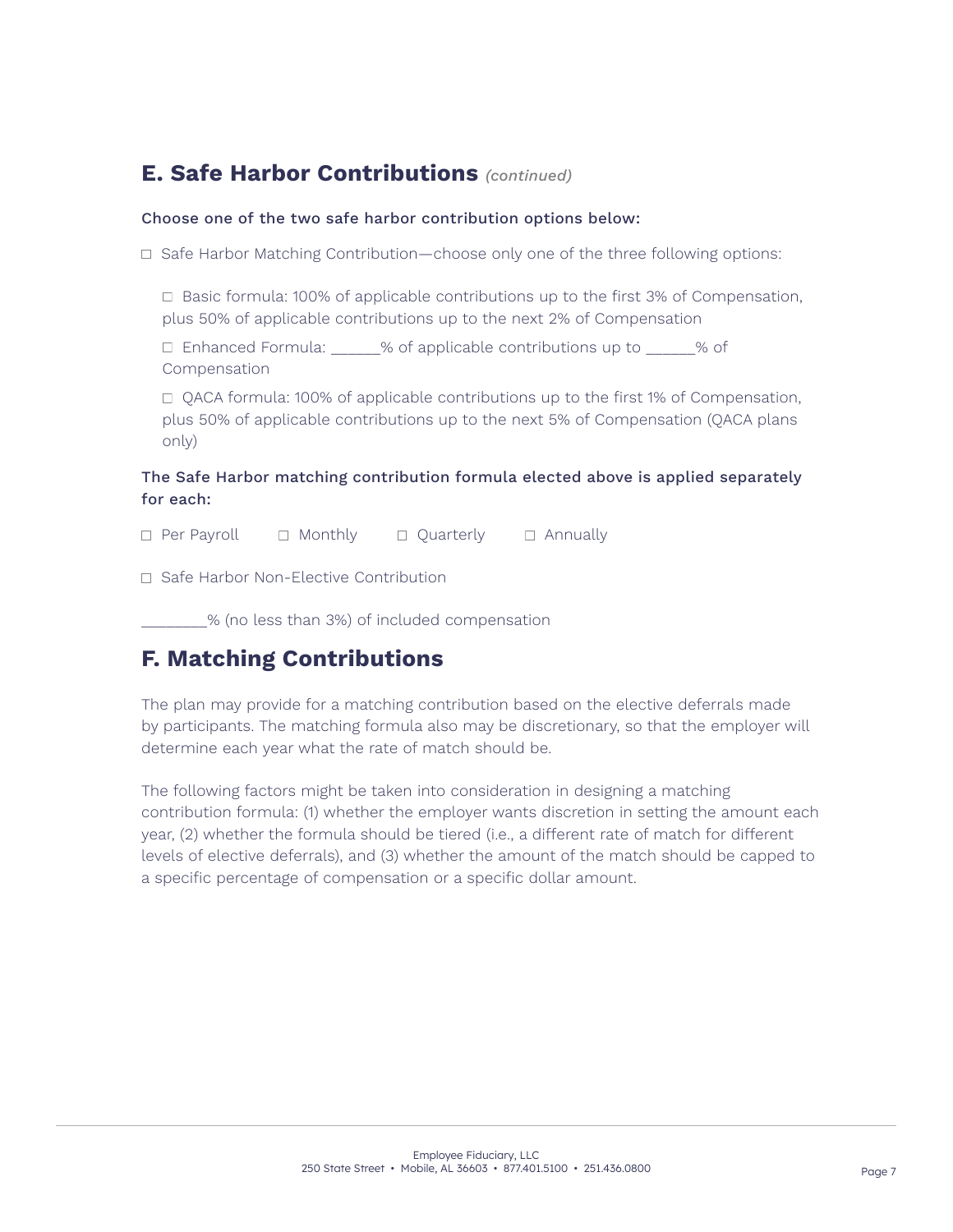# **F. Matching Contributions** *(continued)*

If the match is funded after the close of the year, the plan can require participants to satisfy certain allocation conditions in order to receive a contribution. For example, the plan can require participants to work a certain number of hours during the plan year (up to 1,000 hours) and/or be employed on the last day of the year.

### The employer match will be:  $\Box$  Discretionary  $\Box$  Fixed (i.e., Required)

If fixed, describe match formula:  $\frac{1}{2}$  % of 401(k) up to  $\frac{1}{2}$  % of Compensation

### Matching Contributions will be allocated to participant accounts at the following time(s):

 $\Box$  Per Payroll  $\Box$  Monthly  $\Box$  Quarterly  $\Box$  Annually

### Allocation restrictions *(if applicable)*—check either a or b and/or c:

 $\Box$  a. An employee must be employed with the employer on the last day of the plan year OR must have more than 500 hours of service for the plan year,

### $- OR -$

□ b. An employee must be credited with at least \_\_\_\_\_\_\_\_\_ hours of service (may not exceed 1,000) during the plan year

 $\Box$  c. An employee must be employed with the employer on the last day of the plan year

*Note: If any of the above are checked, the employer match must be funded annually (not per payroll). If the plan is a safe harbor 401(k) plan any allocation restriction will subject ALL matching contributions to non-discrimination testing.*

# **G. Profit Sharing Contributions**

A key advantage of a profit sharing contribution feature is that the employer can have flexibility in determining its annual contribution to the plan because of the ability to use a discretionary contribution formula. This way the employer is able to contribute more in years of high profitability, and to contribute less when business is not as good, without having to amend the plan's contribution formula.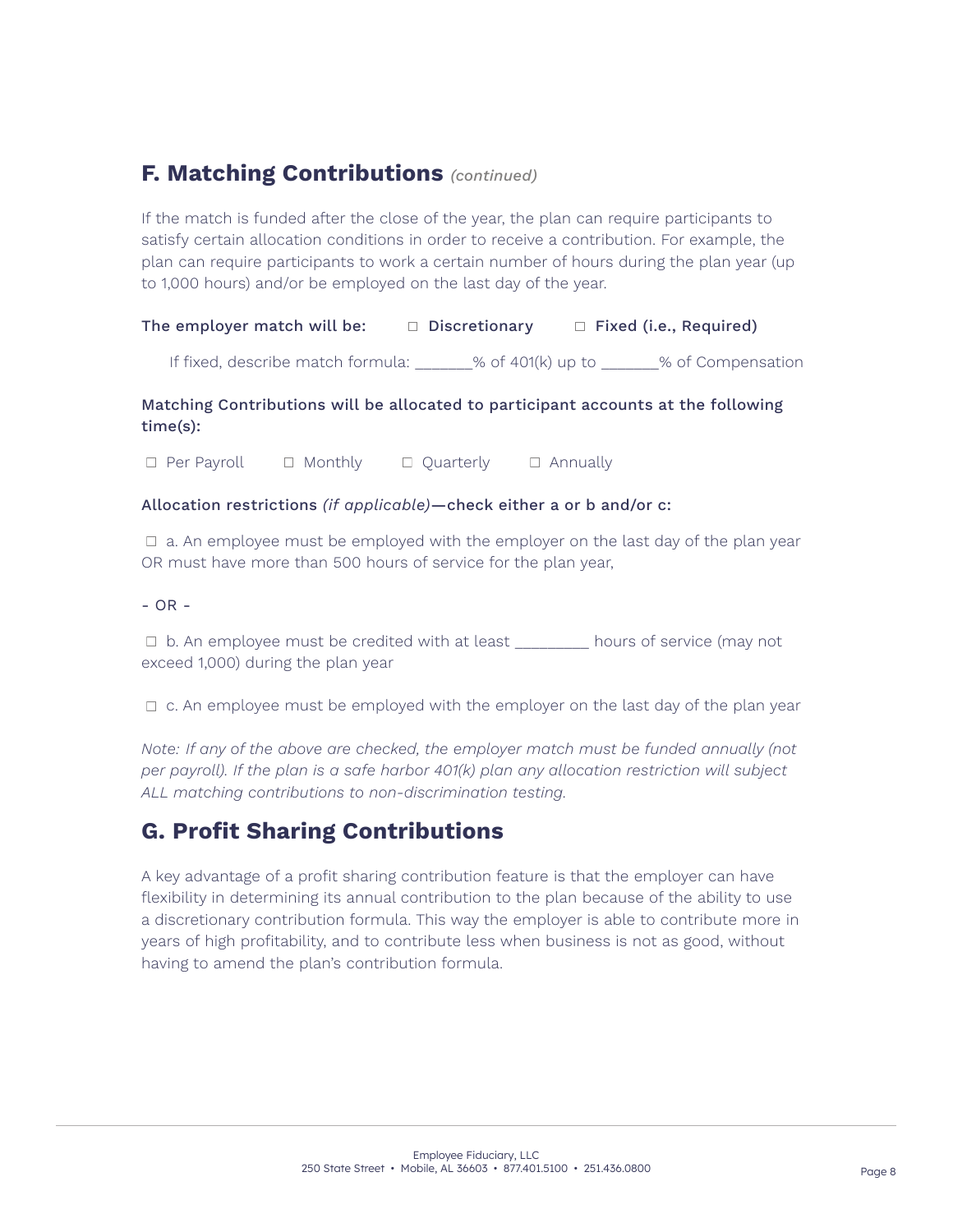# **G. Profit Sharing Contributions** *(continued)*

There are three principle profit sharing allocation formulas:

- Pro Rata allocates a uniform contribution percentage amongst participants
- Integrated provides a greater allocation on compensation earned in excess of the "integration level" (usually the Social Security taxable wage base)
- New Comparability permits different allocation rates based on employee class assuming nondiscrimination testing is passed

If the profit sharing is funded after the close of the year, the plan can require participants to satisfy certain allocation conditions in order to receive a contribution. For example, the plan can require participants to work a certain number of hours during the plan year (up to 1,000 hours) and/or be employed on the last day of the year.

### The Profit Sharing contribution will be:  $\Box$  Discretionary  $\Box$  Fixed (i.e. Required)

### The Profit Sharing formula will be:

 $\Box$  Pro Rata  $\Box$  Integrated (integration level will be  $\Box$  % of SSA Taxable Wage Base)

 $\Box$  New Comparability—one group per participant (additional fees apply)

### Profit Sharing Contributions will be allocated to participant accounts at the following time(s):

 $\Box$  Per Payroll  $\Box$  Monthly  $\Box$  Quarterly  $\Box$  Annually

### Allocation restrictions (if applicable) – check either a or b and/or c:

 $\Box$  a. An employee must be employed with the employer on the last day of the plan year OR must have more than 500 hours of service for the plan year.

- OR -

 b. An employee must be credited with at least \_\_\_\_\_\_\_\_\_hours of service *(may not exceed 1,000)* during the plan year

 $\Box$  c. An employee must be employed with the employer on the last day of the plan year

*Note: If any of the above are checked, the Profit Sharing must be funded annually (not per payroll). If the plan is a safe harbor 401(k) plan, no restrictions on discretionary match should apply.*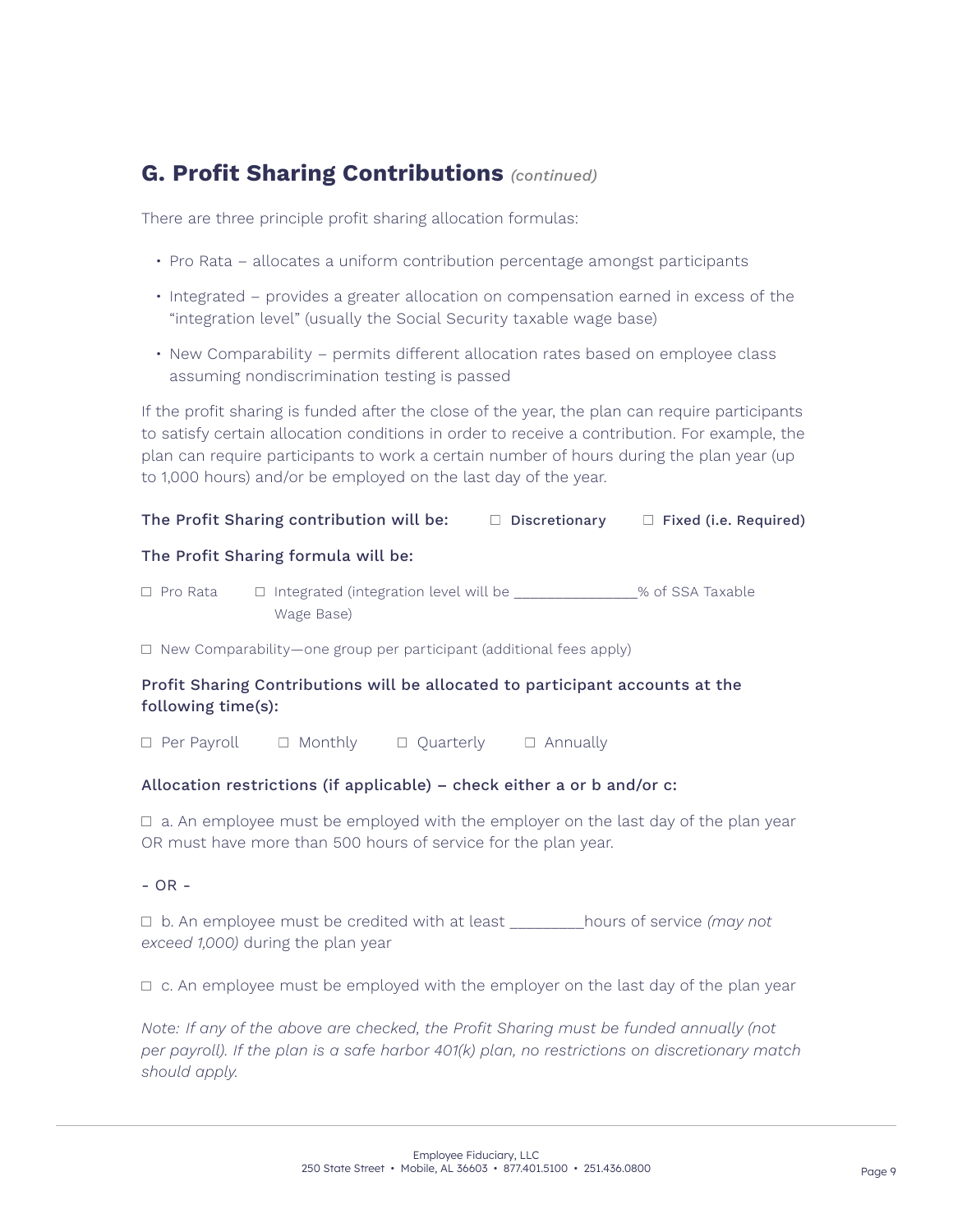# **H. Retirement Age**

At normal retirement age, participant accounts become immediately 100% vested. The maximum retirement age allowed by law is the later of 1) age 65 or 2) 5th anniversary of plan participation. The most commonly used retirement age is 65.

### The plan's Normal Retirement Age (NRA) will be:

 $\Box$  Age 65  $\Box$  Age  $\Box$  Age  $\Box$  and  $\Box$  years of participation

# **I. Vesting**

401(k) and most safe harbor contributions must always be 100% immediately vested. Other contributions may be subject to a vesting schedule. When a participant terminates, they are only entitled to the vested portion of their account balance. Any unvested portion of their account must be forfeited to the plan. The plan can use these forfeitures to pay plan expenses or reduce future employer contributions. Generally, employers with transient work force favor lengthier vesting schedules in order to use forfeitures.

| EMPLOYER CONTRIBUTION VESTING SCHEDULE(S)                                | Match | <b>Profit Sharing</b> |
|--------------------------------------------------------------------------|-------|-----------------------|
| 100% immediate                                                           |       |                       |
| <b>3-year cliff</b> $(1-2 \text{ yrs} = 0\%)$ , $3 \text{ yrs} = 100\%)$ |       |                       |
| 6-year graded (20% each yr after 2 yrs)                                  |       |                       |

1 Year \_\_\_\_\_% 4 Year \_\_\_\_\_%

2 Year % 5 Year %

3 Year \_\_\_\_\_% 6 Year \_\_\_\_\_%

### Will the following service be excluded for vesting purposes?

| Service before the original effective date of this plan | $\Box$ No | $\Box$ Yes |
|---------------------------------------------------------|-----------|------------|
|---------------------------------------------------------|-----------|------------|

Years of service before the employee's 18th birthday  $\Box$  No  $\Box$  Yes

### Special 100% vesting—an employee's vested percentage is increased to 100% if the employee:

 $\Box$  Dies  $\Box$  Becomes disabled